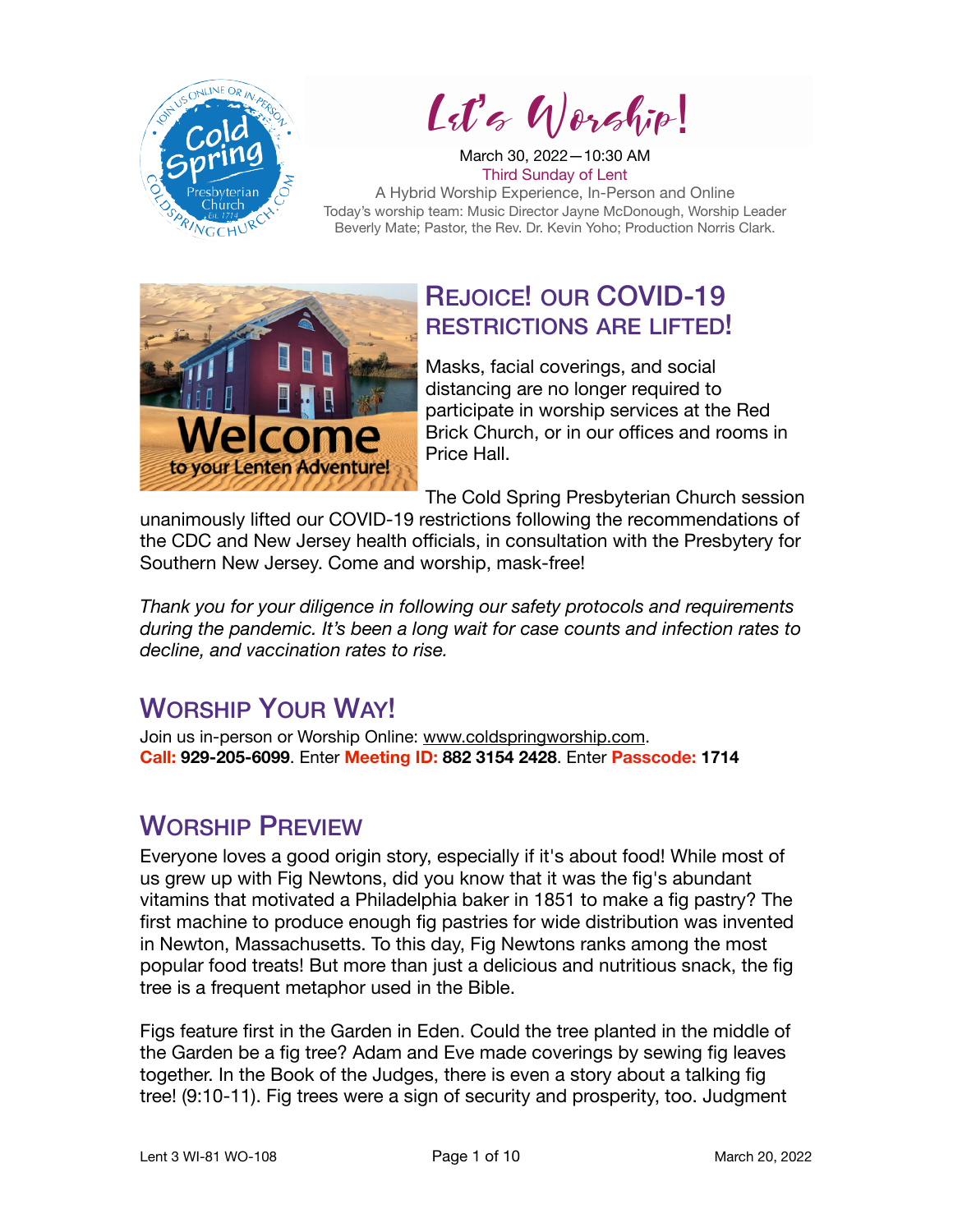was also represented by the fig tree, and a fig tree without fruit was compared to God's people when they went their own way.

This week's Gospel reading from Luke 13 features the fig tree that Jesus used in a parable to teach his followers about what it means to be his disciple. In the story, a particular fig tree Jesus passed by was not producing the expected fruit. But, instead of destroying the barren fig tree, the owner agreed to intervene and allow the fig tree to have one more year to produce fruit.

What intervention gave the fig tree (and us) hope to again produce good fruit? We will find out in the message this week, *The Hopeful Fig Tree\* (Fig Newton discipleship)*.

### MUSIC PREVIEW

*My Hope is Built on Nothing Less* will be sung by Beverly Mate. This hymn reflects Jesus' imagery that those who believe in him and act on that belief are like someone who builds a house on a rock.

Following the message, our music video echos the beginning of our Old Testament reading from Isaiah 55:1-7. *All Who Are Thirsty* reminds us of the deep hunger and thirst for spiritual meaning in our lives. Filling that void, we would never be satisfied. But Jesus gives us the answer. Come Lord Jesus come! Come to Jesus, drink of him, believe in him, and he will satisfy us through the power of the Holy Spirit in our lives.

We close our worship singing *Hear the Good News of Salvation*. This text was written by John B. Renville, the first Native American Dakota to be ordained to the Presbyterian ministry,. It was published in the Dakota hymnal he edited.

| <b>GREETING OF IN-PERSON WORSHIPPERS REV. KEVIN YOHO</b> (10:20) |               |
|------------------------------------------------------------------|---------------|
| <b>COUNTDOWN TO WORSHIP</b>                                      | (10:24)       |
| <b>PRELUDE</b> JAYNE MCDONOUGH                                   | (10:29)       |
| <b>WELCOME</b> REV. KEVIN YOHO                                   | (10:30)       |
| <b>GOD WELCOMES ALL (UNISON):</b>                                | $(1 - 10:32)$ |
| God welcomes all strangers and friends.                          |               |

 $\sigma$ Gonnes all, strangers and friends, God's love is strong and it never ends.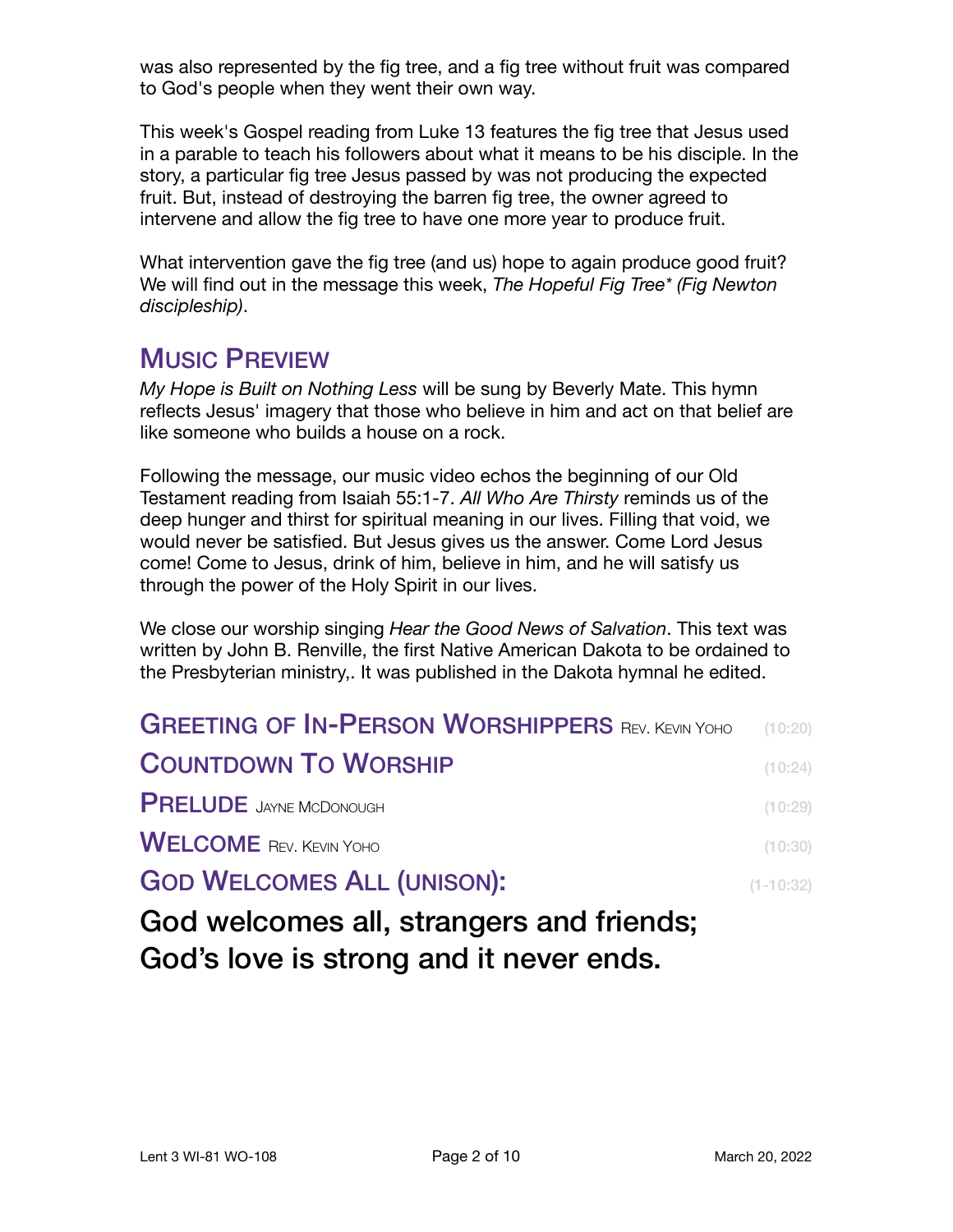CALL TO WORSHIP (RESPONSIVELY) BEVERLY MATE (10:33) We come, because we seek our God. Every morning, every day, every evening, every moment, God is with us. We come, because we hunger for Christ. Jesus will feed us with hope, will replace our emptiness with grace. We come, because we thirst for the Spirit. Who fills our yearning for peace, who ends the drought of justice.

PRAYER FOR ILLUMINATION (UNISON):

Lord, help us not only to hear your Word today but listen to it that we may understand. May your Word challenge and change us on our Lenten Adventure. Amen.

## OLD TESTAMENT READING: ISAIAH 55:1-7 (NIV)

"Come, all you who are thirsty, come to the waters; and you who have no money, come, buy and eat! Come, buy wine and milk without money and without cost. Why spend money on what is not bread, and your labor on what does not satisfy? Listen, listen to me, and eat what is good, and you will delight in the richest of fare. Give ear and come to me; listen, that you may live. I will make an everlasting covenant with you, my faithful love promised to David. See, I have made him a witness to the peoples, a ruler and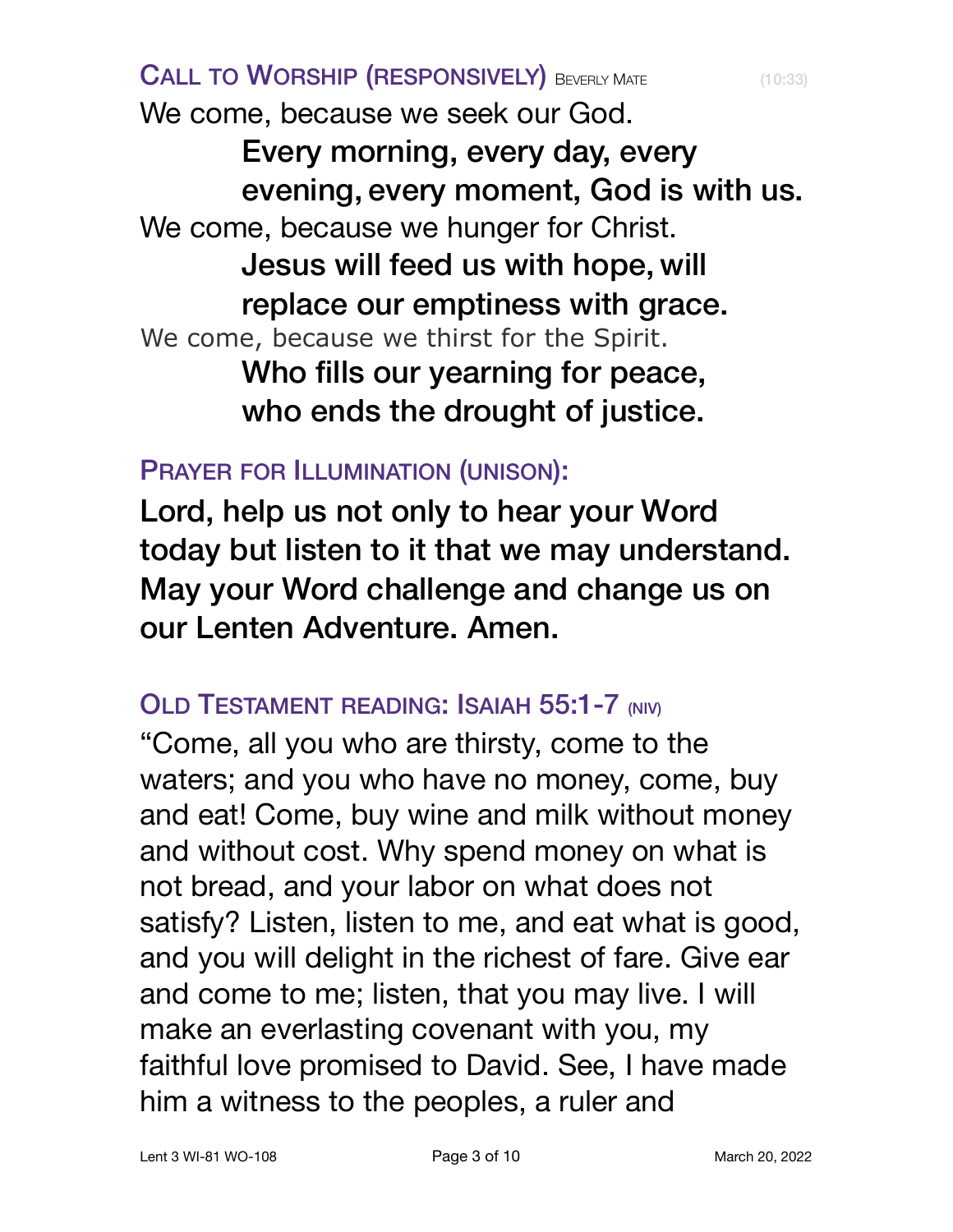commander of the peoples. Surely you will summon nations you know not, and nations you do not know will come running to you, because of the LORD your God, the Holy One of Israel, for he has endowed you with splendor." Seek the LORD while he may be found; call on him while he is near. Let the wicked forsake their ways and the unrighteous their thoughts. Let them turn to the LORD, and he will have mercy on them, and to our God, for he will freely pardon. MESSAGE FOR KIDS: MY FAVORITE COOKIE PRAYER FOR FAMILIES

(10:35)

#### MUSIC - *MY HOPE IS BUILT ON NOTHING LESS -* BEVERLY MATE

#### **GOSPEL READING: LUKE 13:1-9 (NIV)** (10:42)

Now there were some present at that time who told Jesus about the Galileans whose blood Pilate had mixed with their sacrifices. Jesus answered, "Do you think that these Galileans were worse sinners than all the other Galileans because they suffered this way? I tell you, no! But unless you repent, you too will all perish. Or those eighteen who died when the tower in Siloam fell on them do you think they were more guilty than all the others living in Jerusalem? I tell you, no! But unless you repent, you too will all perish." Then he told this parable: "A man had a fig tree growing in his vineyard, and he went to look for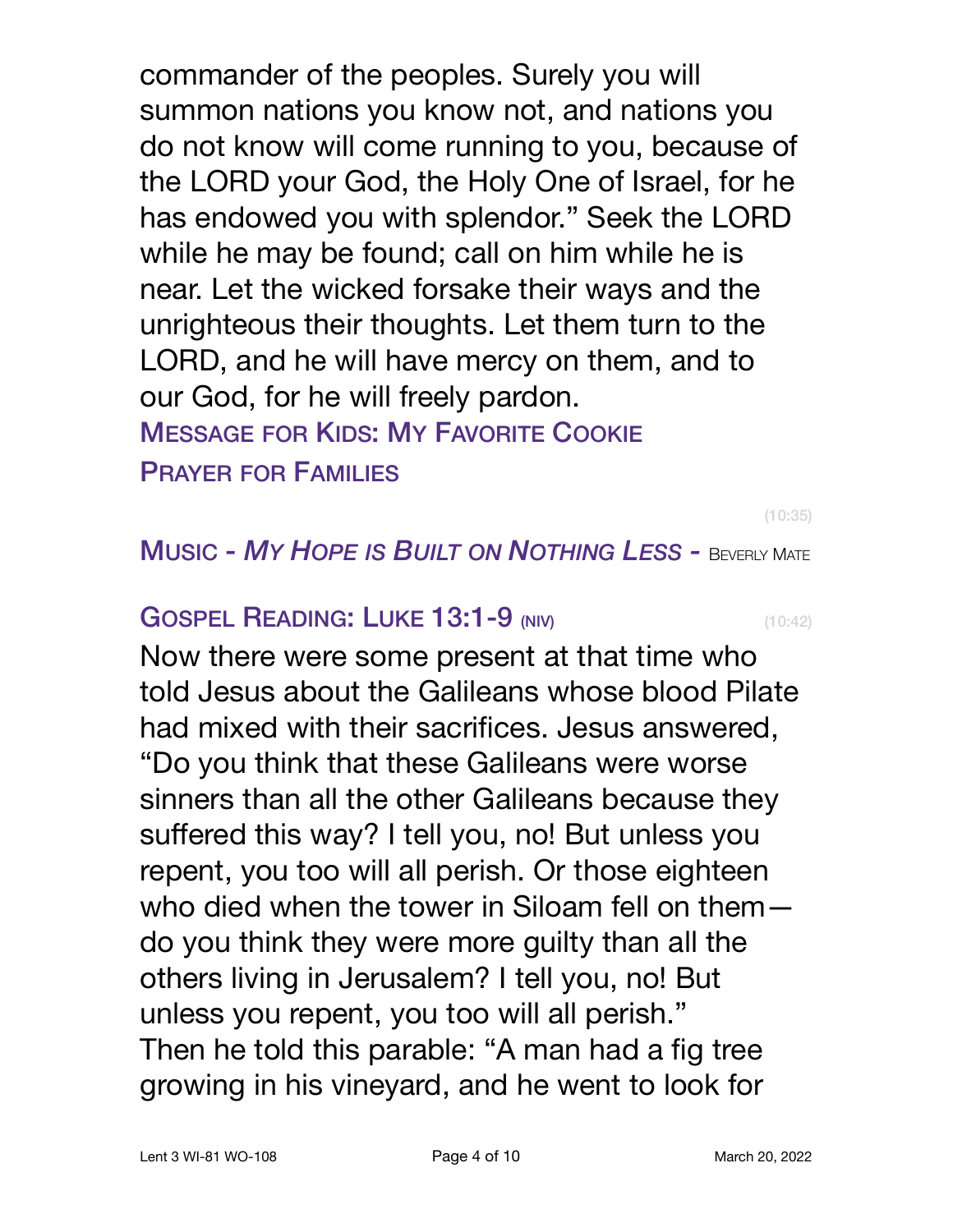fruit on it but did not find any. So he said to the man who took care of the vineyard, 'For three years now I've been coming to look for fruit on this fig tree and haven't found any. Cut it down! Why should it use up the soil?'

"'Sir,' the man replied, 'leave it alone for one more year, and I'll dig around it and fertilize it. If it bears fruit next year, fine! If not, then cut it down.'"



MESSAGE- *THE HOPEFUL FIG TREE* REV. KEVIN YOHO **PRAYER AND SILENT REFLECTION:** (11:00)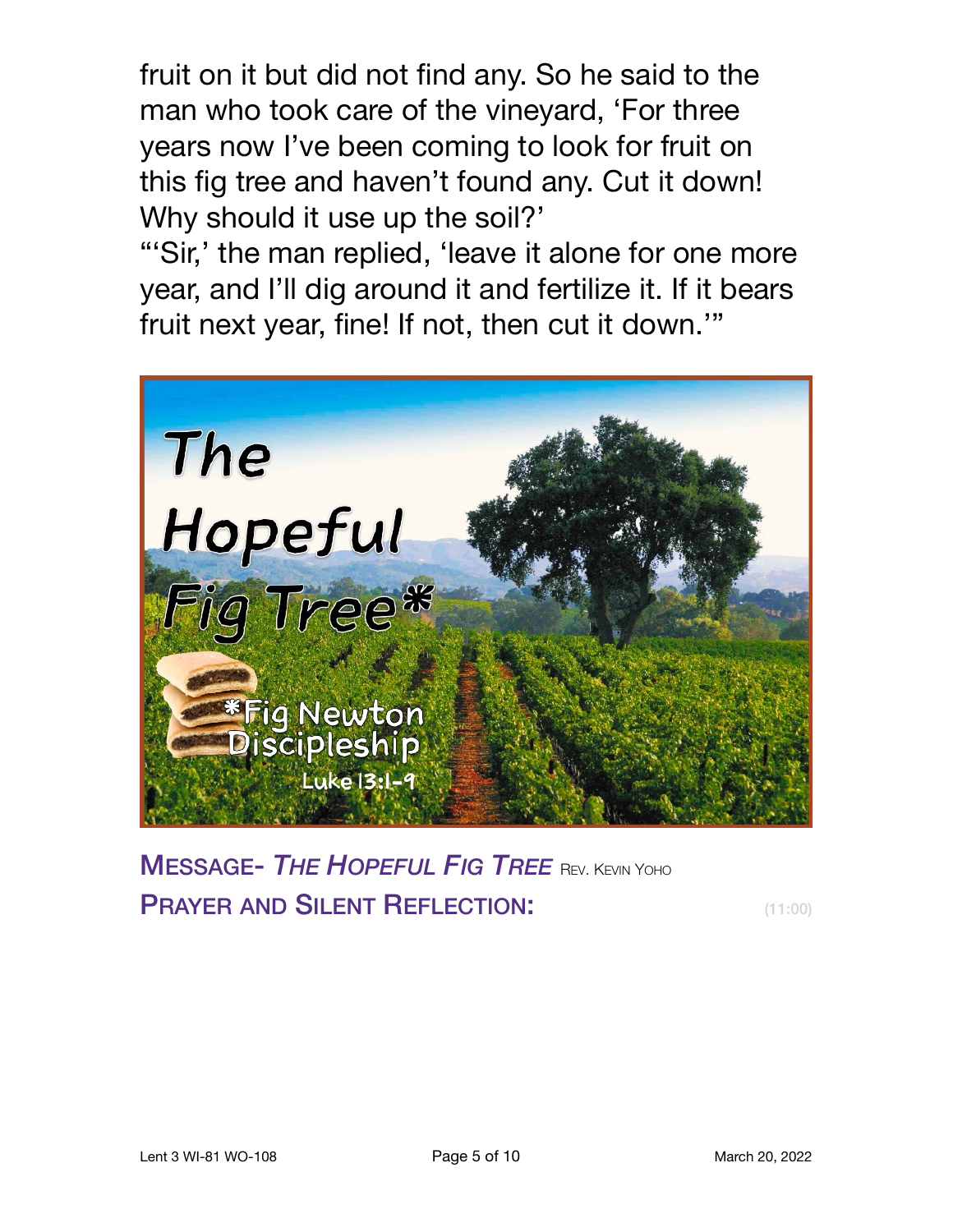## MUSIC VIDEO: *ALL WHO ARE THIRSTY*

Verse All who are thirsty All who are weak Come to the fountain Dip your heart in the stream of life Let the pain and the sorrow Be washed away In the waves of His mercy As deep cries out to deep Come Lord Jesus come (4X) (Repeat from beginning)

Interlude As deep cries out to deep As deep cries out to deep As deep cries out to deep

Chorus 2 Holy Spirit come Holy Spirit come (REPEAT)

## CALL TO RECONCILIATION

God loves you and nothing separates you from God's love. In a spirit of gratitude and honesty, let us pray together:

#### **PRAYER OF FORGIVENESS: (UNISON)** (11:04)

Creator of all, you speak, but we fail to listen. You guide, but we fail to follow. You move, but we remain stuck and stagnant in the same patterns of destruction and sin. Free us from our failures, Holy God. Save us from ourselves so we can hear and heed your call. Amen.

### **SILENT REFLECTION:**

HEAR THE WORDS OF ASSURANCE: (RESPONSIVELY)

Happy are those whose transgressions are forgiven, whose sins are covered. Friends, be happy, be free, for our sins, in Jesus Christ, have been forgiven.

> Thanks be to God, we are forgiven! Amen.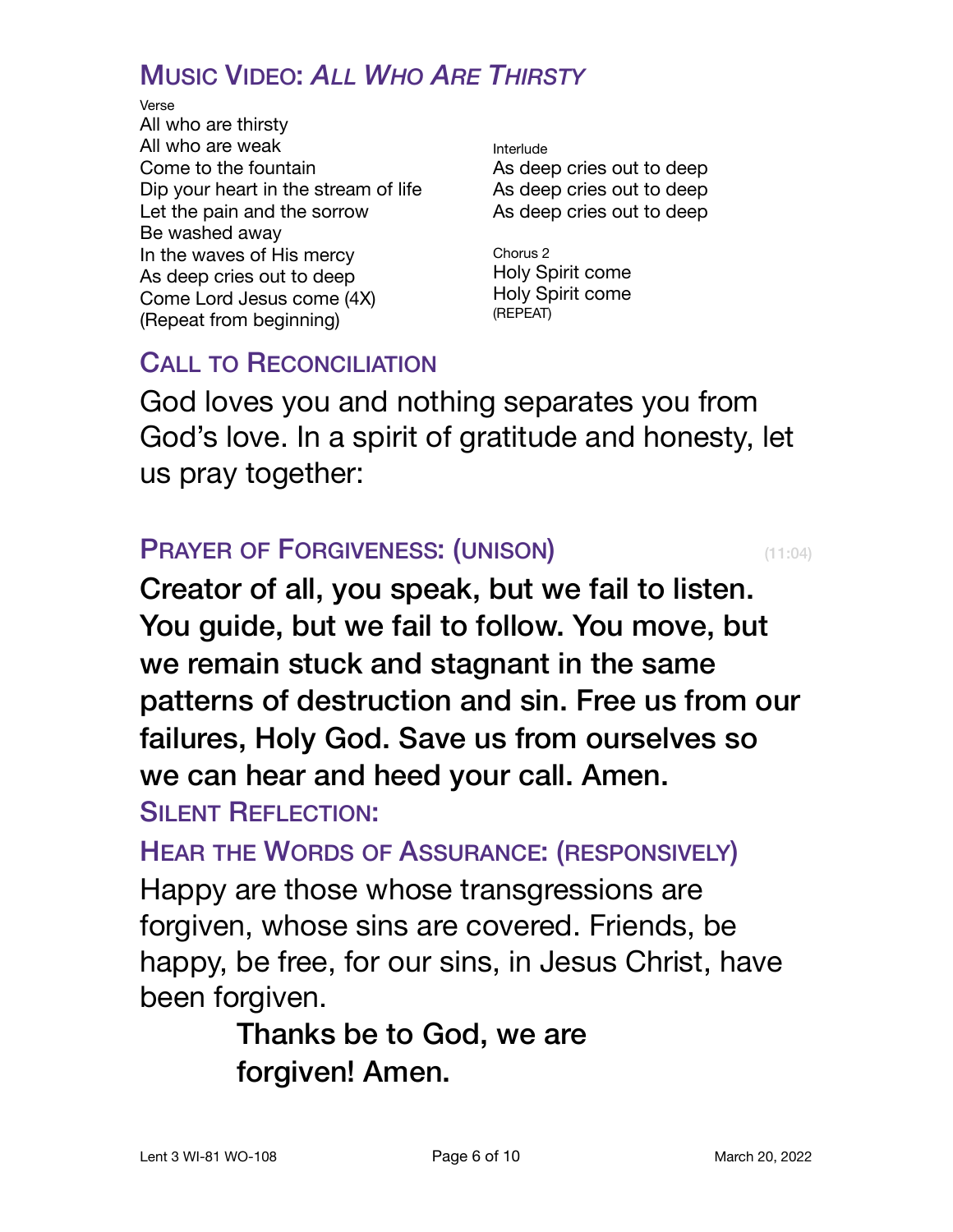God calls us to lives of grateful generosity. Thank you for praising the Giver of all good gifts through our offering today. Your gift may be mailed or given [online](https://www.coldspringchurch.com/giving) anytime. Donation boxes are provided at both doors. Thank you!

# PRAYER OF GRATITUDE

## THE LENTEN DOXOLOGY **EXECUTER SERVICES** (4. 11:08)

Praise God throughout these forty days. Praise Christ, our Lord, whom God did raise. And praise the Spirit who imparts God's love in Christ into our hearts. Amen.

COMMUNITY NEWS SUBSCRIBE TO CONNECTIONS TO STAY UP TO DATE!

Order worship flowers or Easter Lilies in memory or in honor of a loved one. For more information, visit our giving page online, or contact Beverly Mate.





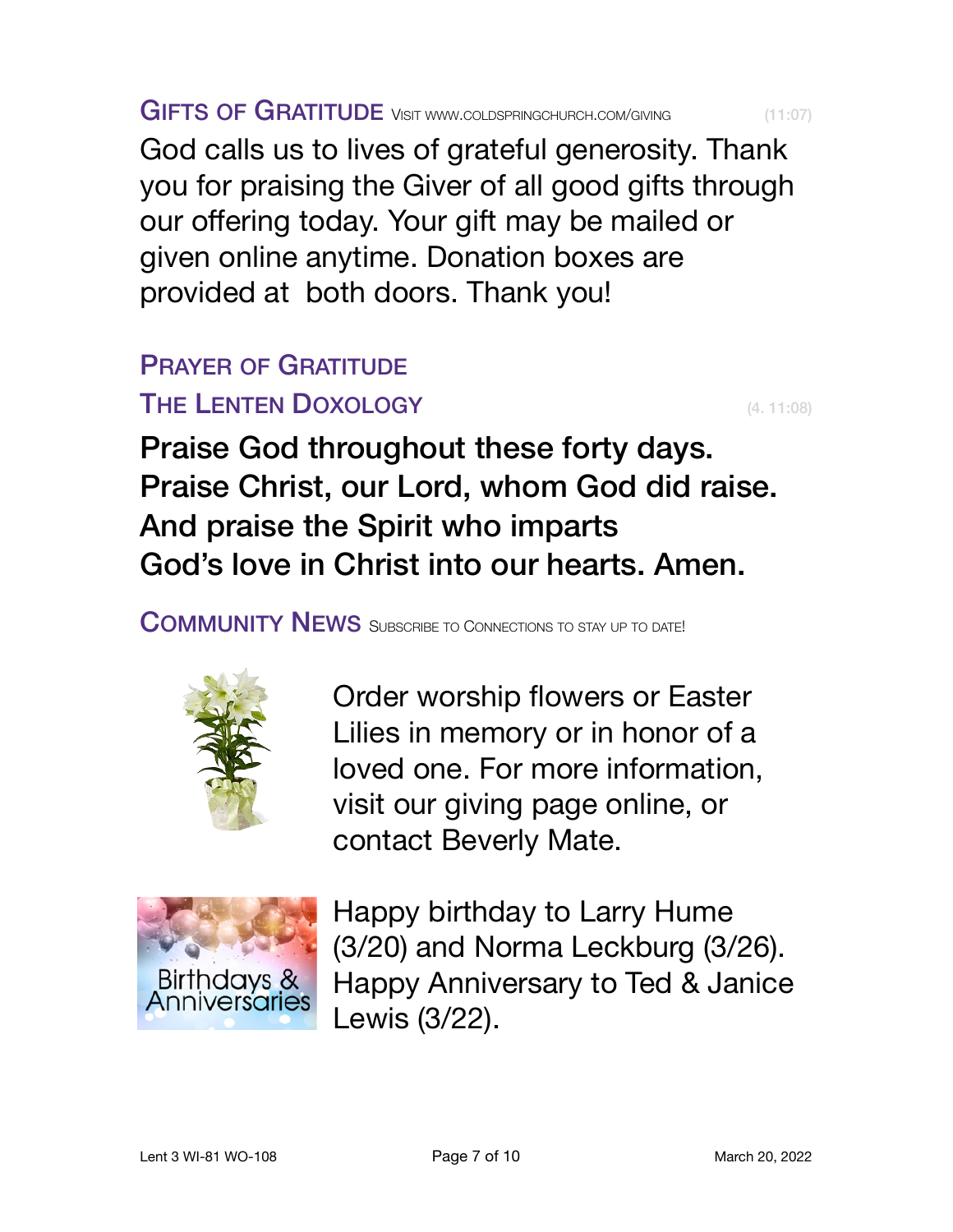Today, let's keep praying for the people of Ukraine. Victor Holman, hospice. Glenn, knee surgery. Ted Lewis. Linda Waldie. Celebrations Bill and Kelly Request for healing: Vinny, Bob, Joanne, Ed, Betty, Dorothy, Eileen, and Robert. Reese Tomlin, text prayer.

#### PRAYER

#### LORD'S PRAYER (11:15)

Our Father who art in heaven, hallowed be thy name. Thy kingdom come, thy will be done, on earth as it is in heaven. Give us this day our daily bread; and forgive us our debts, as we forgive our debtors; and lead us not into temptation, but deliver us from evil. For thine is the kingdom and the power and the glory, forever. Amen.

#### **FRESH EXPRESSION OF COMMUNITY** (11:14)

Once we were strangers, Now we are neighbors. Once we were strangers, Now we are friends.

### MUSIC: *HEAR THE GOOD NEWS OF SALVATION*

Hear the good news of salvation: Jesus died to show God's love. Such great kindness! Such great Mercy! Come to us from heaven above.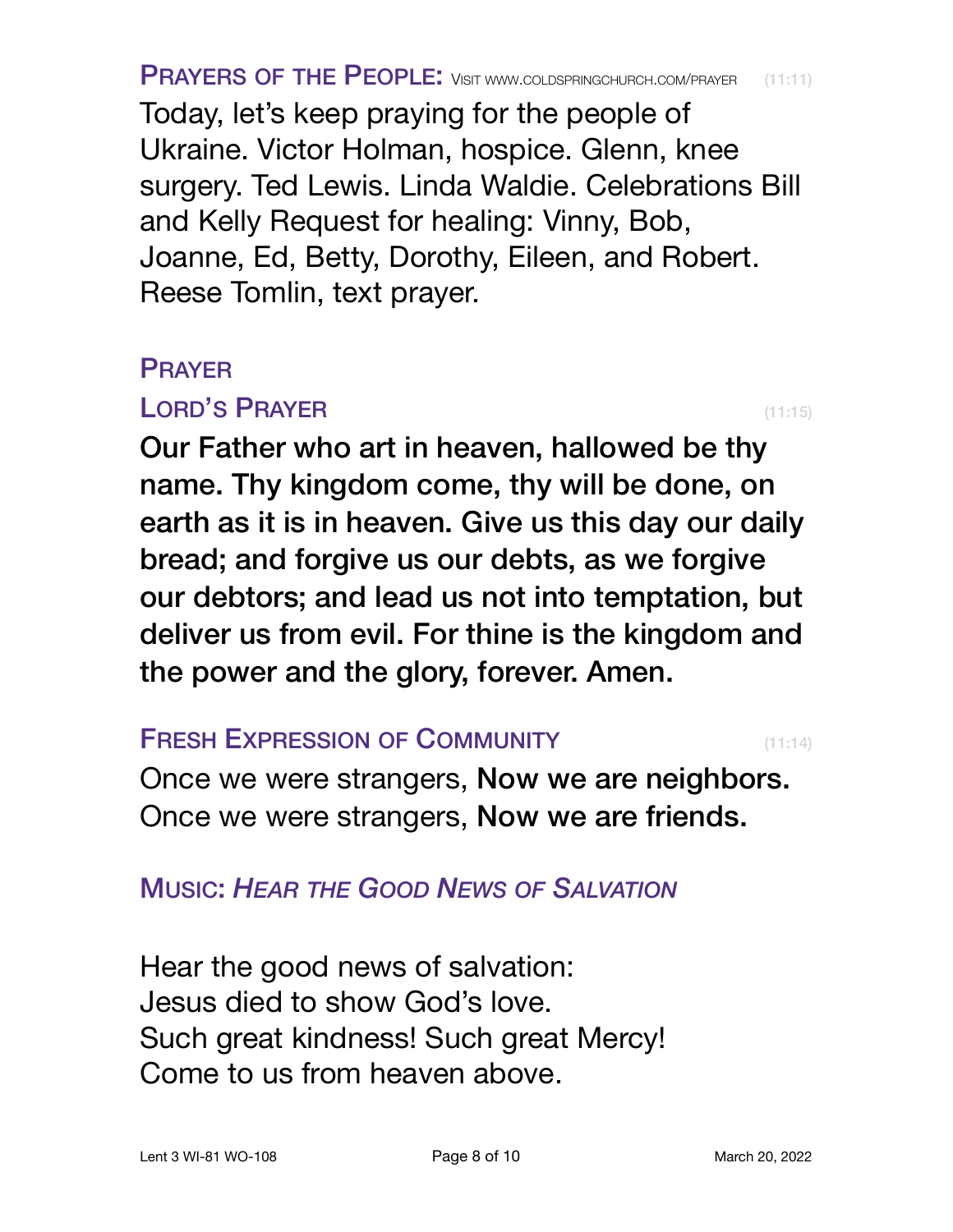Jesus Christ, how much I love you! Jesus Christ, you save from sin! How I love you! Look up-on me. Love me still and cleanse with-in.

All the sins I have committed, to my Savior now I bring. I bow down with tears of anguish; Christ forgives and so I sing: Jesus Christ, how much I love you! Jesus Christ, you save from sin! How I love you! Look up-on me. Love me still and cleanse with-in.

| <b>BENEDICTION: REV. KEVIN YOHO</b> | (11:19) |
|-------------------------------------|---------|
| <b>POSTLUDE: JAYNE MCDONOUGH</b>    | (11:20) |
| Go in peace!                        |         |

Thank you for joining us today. Please share your experience with others. Subscribe to our YouTube channel where you may view worship any time. We hope to see you next week!

## Notes for Today's Worship:

Cold Spring Presbyterian Church CCLI License #20561018 Streaming License #20561001

- 1. God Welcomes All: CCLI #7102394
- 2. My Hope is Built on Nothing Less: text Edward Mote, Music William Bradbury; CCLI #2836463
- 3. All Who Are Thirsty: Brenton Brown, Glenn Robertson; CCLI #2489542